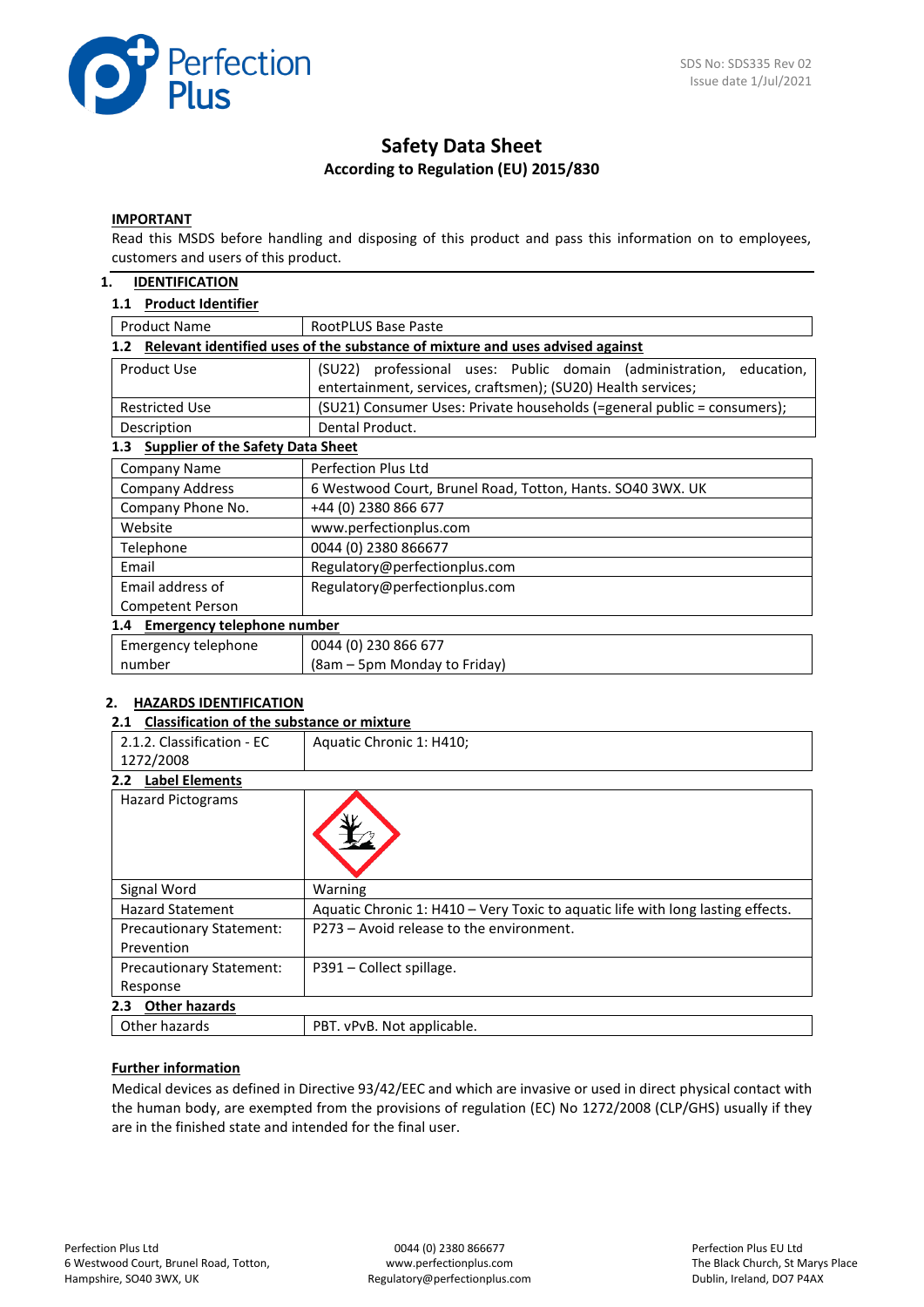

## **3. COMPOSITION/INFORMATION ON INGREDIENTS**

# **3.2 Mixtures**

## **EC 1272/2008**

| <b>Chemical Name</b> | Index No.    | CAS No.   | EC No.    | <b>REACH</b><br>Registration<br><b>Number</b> | CONC.<br>$(\%w/w)$ | <b>Classification</b>                              |
|----------------------|--------------|-----------|-----------|-----------------------------------------------|--------------------|----------------------------------------------------|
| Zinc Oxide           | 030-013-00-7 | 1314-13-2 | 215-222-5 | 01-2119463881-32                              |                    | Aquatic Acute 1: H400;<br>Aquatic Chronic 1: H410; |

## **4. FIRST AID MEASURES**

#### **4.1 Description of first aid measures**

| Inhalation                 | Move the exposed person to fresh air.                                             |  |  |
|----------------------------|-----------------------------------------------------------------------------------|--|--|
| Eye Contact                | Rinse immediately with plenty of water for 15 minutes holding the eyelids open.   |  |  |
| Skin contact               | Wash off immediately with plenty of soap and water. Remove contaminated clothing. |  |  |
| Ingestion                  | Do NOT induce vomiting.                                                           |  |  |
| 4.2                        | Most important symptoms and effects, both acute and delayed                       |  |  |
| Inhalation                 | May cause irritation to mucous membranes.                                         |  |  |
| Eye Contact                | May cause irritation to eyes.                                                     |  |  |
| Skin contact               | May cause irritation to skin.                                                     |  |  |
| Ingestion                  | May cause irritation to mucous membranes.                                         |  |  |
| 4.3                        | Indication of any immediate medical attention and special treatment needed        |  |  |
| <b>Inhalation</b>          | Seek medical attention if irritation or symptoms persist.                         |  |  |
| Eye Contact                | Seek medical attention if irritation or symptoms persist.                         |  |  |
| Skin contact               | Seek medical attention if irritation or symptoms persist.                         |  |  |
| Ingestion                  | Seek medical attention if irritation or symptoms persist.                         |  |  |
| <b>General information</b> |                                                                                   |  |  |
|                            | If you feel unwell, seek medical advice (show the label where possible).          |  |  |

### **5. FIRE FIGHTING MEASURES**

**5.1 Extinguishing media**

|  | Use extinguishing media appropriate to the surrounding fire conditions. |
|--|-------------------------------------------------------------------------|
|  | 5.2 Special hazards arising from the substance or mixture               |
|  | Burning produces irritating, toxic and obnoxious fumes.                 |
|  | 5.3 Advice for firefighters                                             |
|  | Wear suitable respiratory equipment when necessary.                     |

### **6. ACCIDENTAL RELEASE MEASURES**

# **6.1 Personal precautions, protective equipment and emergency procedures** Avoid raising dust. Ensure adequate ventilation of the working area. Wear suitable protective equipment. **6.2 Environmental precautions** Do not allow product to enter drains. Prevent further spillage if safe. **6.3 Methods and material for containment and cleaning up** Sweep up. Transfer to suitable, labelled containers for disposal. Clean spillage area thoroughly with plenty of water. **6.4 Reference to other sections** See section 13 for disposal information. See section 8 for exposure controls/personal protection.

# **7. HANDLING AND STORAGE**

### **7.1 Precautions for safe handling**

| Avoid contact with eyes and skin. Ensure adequate ventilation of the working area. Adopt |
|------------------------------------------------------------------------------------------|
| best Manual Handling considerations when handling, carrying and dispensing.              |
|                                                                                          |

**7.2 Conditions for safe storage, including any incompatibilities**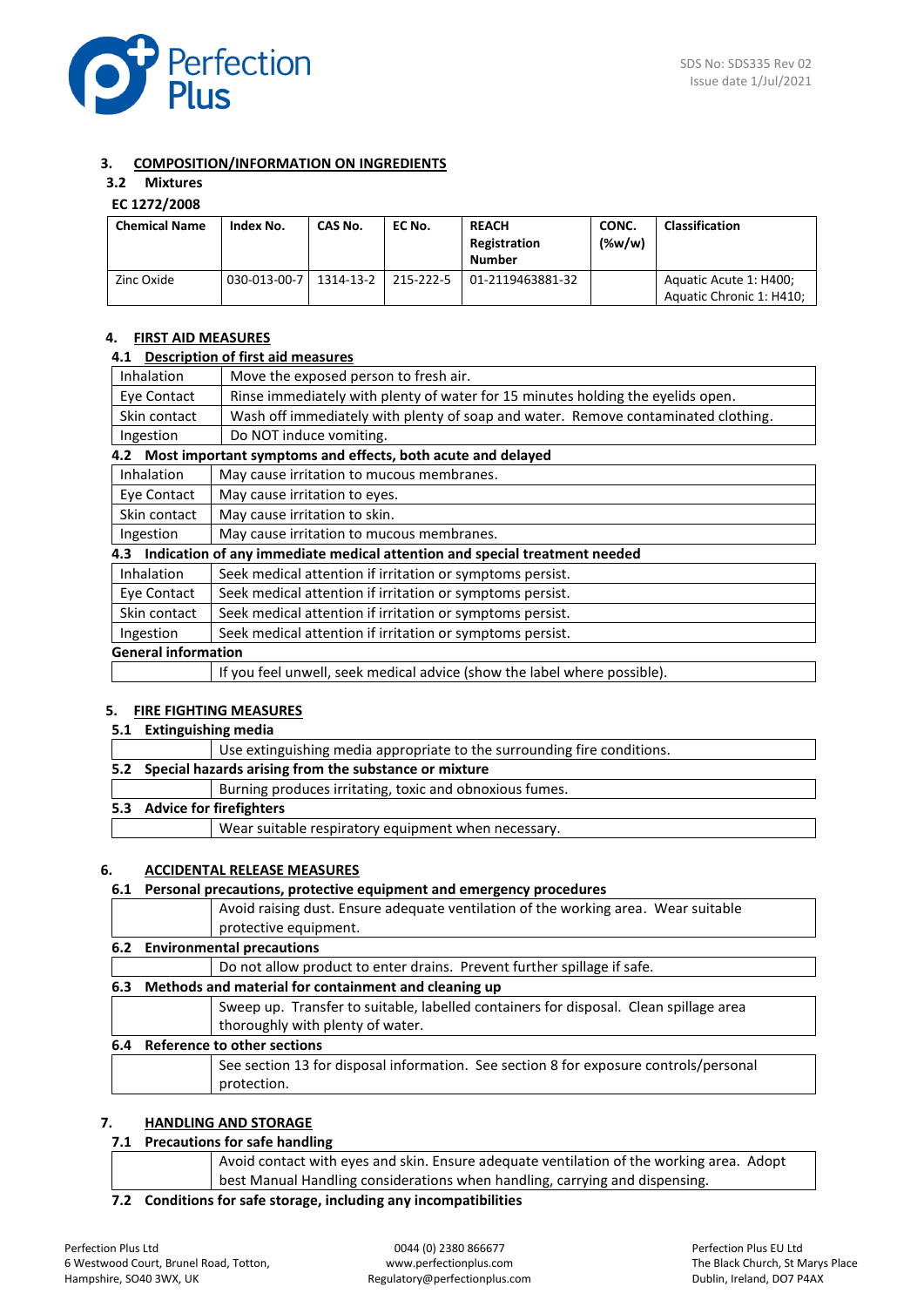

|                                                                                        | Keep in a cool, dry, well-ventilated area. Keep containers tightly closed. Store in original<br>container. |  |  |  |  |
|----------------------------------------------------------------------------------------|------------------------------------------------------------------------------------------------------------|--|--|--|--|
| Specific end use(S)<br>7.3                                                             |                                                                                                            |  |  |  |  |
| See section 1.2. Relevant identified uses of the substance or mixture and uses advised |                                                                                                            |  |  |  |  |
| against for further information.                                                       |                                                                                                            |  |  |  |  |

## **8. EXPOSURE CONTROLS/PERSONAL PROTECTION**

### **8.1 Control parameters**

## **8.1.1 Exposure Limit Values**

| Titanium dioxide | WEL 8-hr limit ppm:        |    | WEL 8-hr limit mg/m3:        |  |
|------------------|----------------------------|----|------------------------------|--|
|                  | WEL 15 min limit ppm:      |    | WEL 15 min limit mg/m3:      |  |
|                  | WEL 8-hr limit mg/m3 total | 10 | WEL 15 min limit mg/m3 total |  |
|                  | inhalable dust:            |    | inhalable dust:              |  |
|                  | WEL 8-hr limit mg/m3 total | 4  | WEL 15 min limit mg/m3 total |  |
|                  | respirable dust:           |    | respirable dust:             |  |

**DNE: Derived no-effect level.**

# **Exposure Pattern-Workers**

| Zinc oxide | Long term - inhalation - Systemic effects | 5 mg/m <sup>3</sup> |
|------------|-------------------------------------------|---------------------|
|            | Long term - dermal - Systemic effects     | 87mg/kg             |

## **Exposure Pattern-General Population**

| Zinc oxide | Long term $-$ inhalation $-$ Systemic effects | 2.5 mg/m <sup>3</sup> |
|------------|-----------------------------------------------|-----------------------|
|            | Long term – dermal – Systemic effects         | 87 bw/day             |
|            | Long term $-$ oral $-$ Systemic effects       | $0.83$ bw/day         |

# **8.2 Exposure controls**



|                        | 8.2.1 Appropriate engineering controls |                                                     |  |  |  |  |
|------------------------|----------------------------------------|-----------------------------------------------------|--|--|--|--|
|                        |                                        | Ensure adequate ventilation of the working area.    |  |  |  |  |
|                        | 8.2.2 Individual protection measures   |                                                     |  |  |  |  |
|                        |                                        | Wear chemical protective clothing.                  |  |  |  |  |
| Eye/face protection    |                                        | Approved safety goggles.                            |  |  |  |  |
| Skin protection -      |                                        | Chemical resistant gloves.                          |  |  |  |  |
| Hand protection        |                                        |                                                     |  |  |  |  |
| Respiratory protection |                                        | Wear suitable respiratory equipment when necessary. |  |  |  |  |

# **9. PHYSICAL AND CHEMICAL PROPERTIES**

# **9.1. Information on basic physical and chemical properties**

| Appearance            | Paste             | Vapour pressure             | Not applicable.   |
|-----------------------|-------------------|-----------------------------|-------------------|
|                       |                   |                             |                   |
| Colour                | Orange            | Vapour density              | Not applicable.   |
| Odour                 | Phenolic          | Relative density            | No data available |
| Odour threshold       | Not applicable.   | Fat solubility              | No data available |
| рH                    | No data available | Partition coefficient       | No data available |
| Melting point         | No data available | Autoignition temperature    | No data available |
| Freezing point        | No data available | Viscosity                   | No data available |
| Initial boiling point | No data available | <b>Explosive properties</b> | No data available |
| Flash point           | No data available | Oxidising properties        | No data available |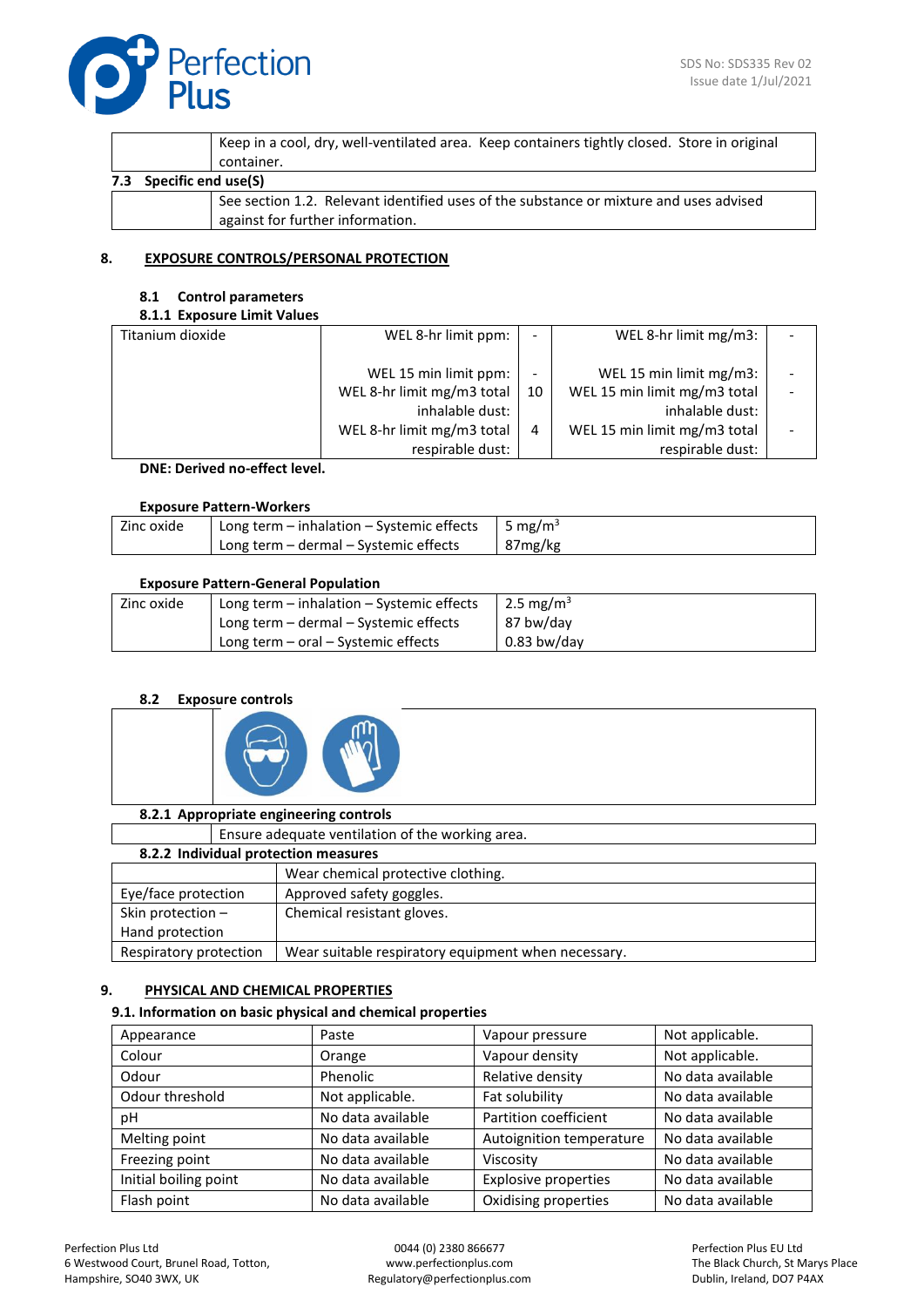Perfection

| Evaporation rate                 | No data available | Solubility        | No data available |
|----------------------------------|-------------------|-------------------|-------------------|
| Flammability (solid, gas)        | No data available |                   |                   |
| 9.2. Other information           |                   |                   |                   |
| Conductivity                     |                   | No data available |                   |
| Surface tension                  |                   | No data available |                   |
| Gas group                        |                   | Not applicable.   |                   |
| Benzene content                  |                   | No data available |                   |
| Lead content                     |                   | No data available |                   |
| VOC (Volatile organic compounds) |                   | No data available |                   |

# **10. STABILITY AND REACTIVITY**

| 10.1 | Reactivity              |                                           |
|------|-------------------------|-------------------------------------------|
|      |                         | No data available.                        |
|      | 10.2 Chemical stability |                                           |
|      |                         | Stable under normal conditions.           |
| 10.3 |                         | <b>Possibility of hazardous reactions</b> |
|      |                         | No data is available on this product.     |
| 10.4 |                         | <b>Conditions to avoid</b>                |
|      |                         | Heat. Moisture.                           |
| 10.5 |                         | Incompatible materials                    |
|      |                         | Strong acids. Strong bases.               |
|      |                         | 10.6 Hazardous decomposition products     |
|      |                         | No data available.                        |

## **11. TOXICOLOGICAL INFORMATION**

### **11.1 Information on toxicological effects**

| Acute toxicity            | No data available.                        |
|---------------------------|-------------------------------------------|
| Skin corrosion/irritation | May cause irritation to skin.             |
| Serious eye               | May cause irritation to eyes.             |
| damage/irritation         |                                           |
| Respiratory of skin       | May cause irritation to mucous membranes. |
| sensitisation             |                                           |
| Germ cell mutagenicity    | No mutagenic effects reported.            |
| Carcinogenicity           | No carcinogenic effects reported.         |
| Reproductive toxicity     | No teratogenic effects reported.          |
| STOT-single exposure      | No data available.                        |
| STOT-repeated exposure    | No data available.                        |
| Aspiration hazard         | Irritating to respiratory system.         |
| Repeated or prolonged     | Irritating to skin.                       |
| exposure                  |                                           |

# **11.1.4 Toxicological Information**

| Titanium dioxide | ORAL Rat LD50: 5000 mg/kg bw |                          |
|------------------|------------------------------|--------------------------|
| Zinc oxide       | Dermal Rat LD50: 2000 mg/kg  | Oral Rat LD50: 5000mg/kg |

# **12. ECOLOGICAL INFORMATION**

# **12.1 Toxicity**

| Titanium dioxide | Daphnia EC50/48h: 100.0000 mg/l      | Algae IC50/72h: 61.0000 mg/l        |
|------------------|--------------------------------------|-------------------------------------|
|                  | Fish LC50/96h: 1000.0000 mg/l        |                                     |
| Zinc oxide       | Daphnia EC50/48h: 1.0000 mg/l        | Algae IC50/72h: 0.1700 mg/l         |
|                  | Rainbow trout LC50/96h: 330-780 mg/l | Bluegill sunfish LC50/96h: 320 mg/l |

# **12.2 Persistence and degradability**

No data is available on this product.

# **12.3 Bio accumulative potential**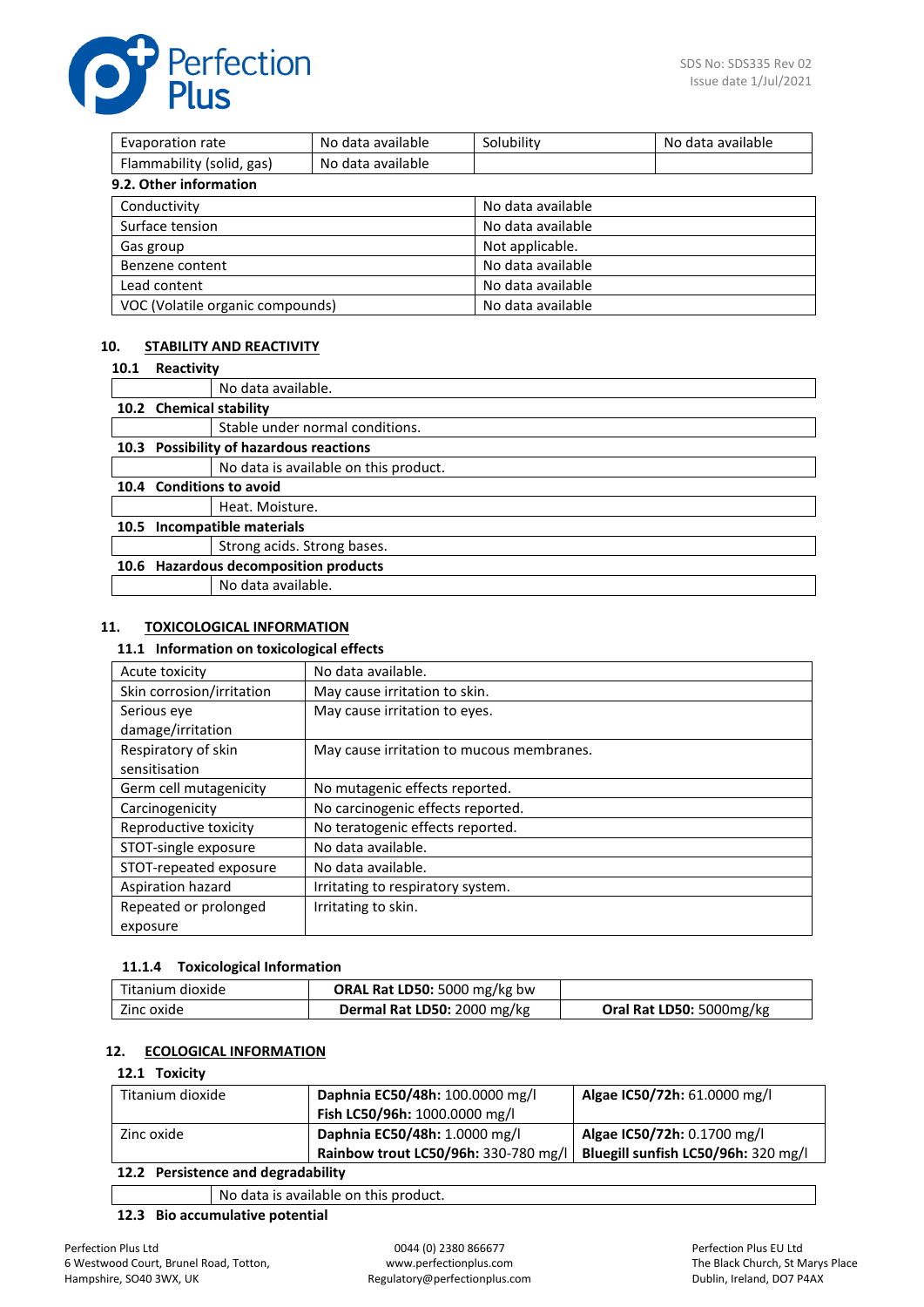

|                              | No data is available on this product.            |                   |                                     |
|------------------------------|--------------------------------------------------|-------------------|-------------------------------------|
| <b>Partition coefficient</b> |                                                  |                   |                                     |
|                              | RootPLUS Base Paste No data available            |                   | <b>Zinc Oxide No data available</b> |
|                              | <b>Titanium dioxide</b>                          | No data available |                                     |
| 12.4 Mobility in soil        |                                                  |                   |                                     |
|                              | No data is available on this product.            |                   |                                     |
|                              | 12.5 Results of PBT and vPvB assessment          |                   |                                     |
|                              | No data is available on this product.            |                   |                                     |
| 12.6 Other adverse effects   |                                                  |                   |                                     |
|                              | Toxic to aquatic life with long lasting effects. |                   |                                     |
|                              |                                                  |                   |                                     |

## **13. DISPOSAL CONSIDERATIONS**

## **13.1 Waste treatment methods**

|                            | Dispose of in compliance with all local and national regulations.                                                                                                                                                                                                                                                      |
|----------------------------|------------------------------------------------------------------------------------------------------------------------------------------------------------------------------------------------------------------------------------------------------------------------------------------------------------------------|
| <b>General information</b> |                                                                                                                                                                                                                                                                                                                        |
|                            | 18 WASTES FROM HUMAN OR ANIMAL HEALTH CARE AND/OR RELATED RESEARCH (except<br>kitchen and restaurant wastes not arising from immediate health care). 18 01 wastes from<br>natal care, diagnosis, treatment or prevention of disease in humans. 18 01 06 chemicals<br>consisting of or containing dangerous substances. |
| <b>Disposal Methods</b>    |                                                                                                                                                                                                                                                                                                                        |
|                            | Do not empty into drains. For disposal within the EC, the appropriate code according to the<br>European Waste Catalogue (EWC) should be used.                                                                                                                                                                          |
| Disposal of packaging      |                                                                                                                                                                                                                                                                                                                        |
|                            | Do NOT reuse empty canisters. Empty containers can be sent for disposal or recycling.                                                                                                                                                                                                                                  |

### **14. TRANSPORT INFORMATION**

Hazard pictograms



### **14.1 UN number**

|                                 | <b>UN3077</b>                |                                                   |
|---------------------------------|------------------------------|---------------------------------------------------|
| 14.2 UN proper shipping name    |                              |                                                   |
|                                 |                              | ENVIRONMENTALLY HAZARDOUS SUBSTANCE, SOLID N.O.S. |
| 14.3 Transport hazard class(es) |                              |                                                   |
| ADR/RID                         | 9                            |                                                   |
| Subsidiary risk                 | $\overline{\phantom{a}}$     |                                                   |
| <b>IMDG</b>                     | 9                            |                                                   |
| Subsidiary risk                 | $\overline{\phantom{a}}$     |                                                   |
| <b>IATA</b>                     | 9                            |                                                   |
| Subsidiary risk                 | $\qquad \qquad \blacksquare$ |                                                   |
| 14.4 Packing group              |                              |                                                   |
| Packing Group                   | Ш                            |                                                   |
| 14.5 Environmental hazards      |                              |                                                   |
| Environmental hazards           |                              | Yes                                               |
| Marine pollutant                |                              | Yes                                               |
| <b>ADR/RID</b>                  |                              |                                                   |
| Hazard ID                       | 90                           |                                                   |
| Tunnel category                 | (E)                          |                                                   |
| <b>IMDG</b>                     |                              |                                                   |